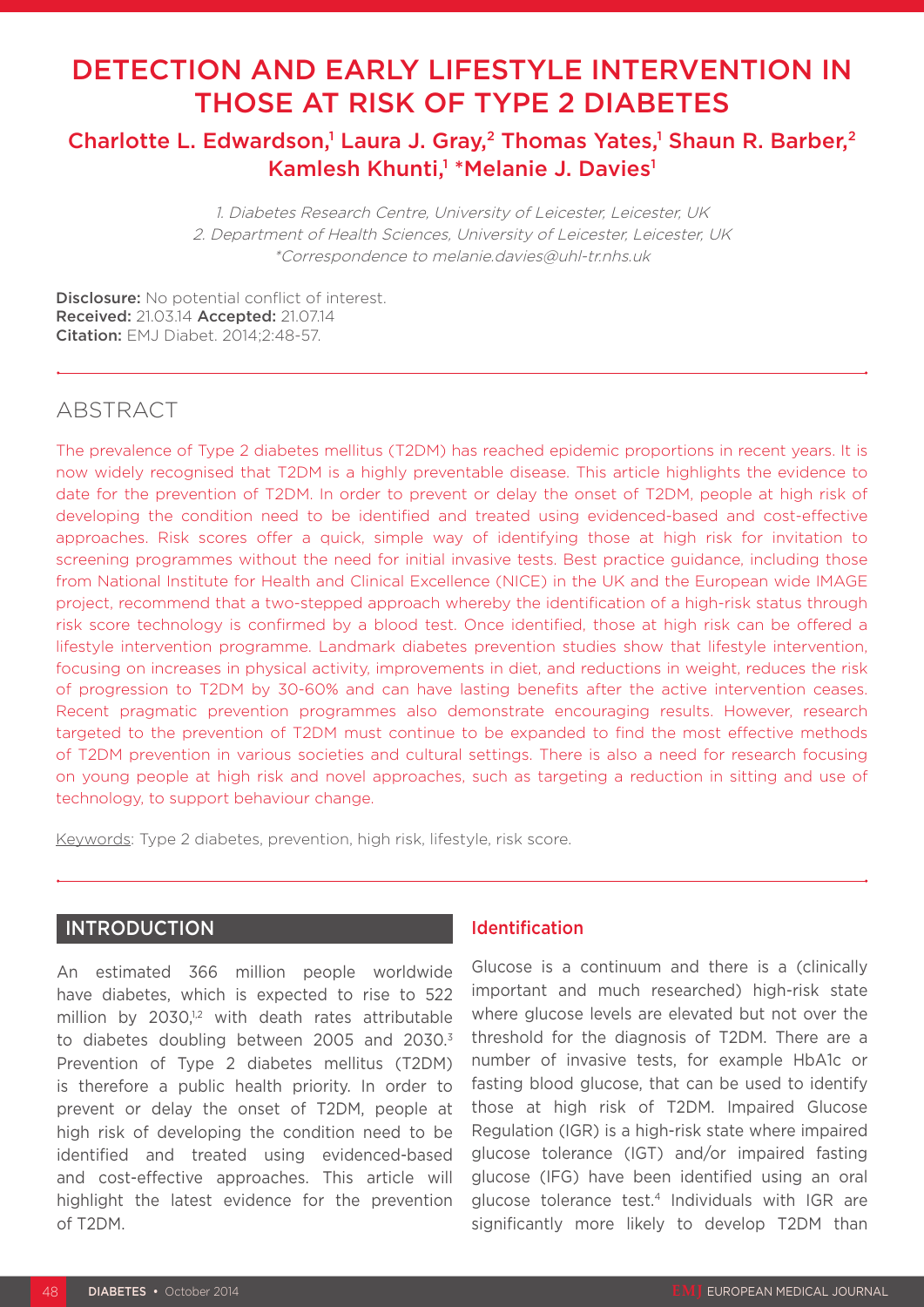those with normal blood glucose levels; estimates of progression to T2DM within a year suggest those with isolated IGT have >5-times the risk, those with isolated IFG have 7-times the risk, and those with both IGT and IFG have >12-times the risk compared to normoglycaemic individuals.5 There are now also recommendations that HbA1c levels raised above normal levels, but not in the range for a diagnosis of T2DM, should be classified as at high risk of diabetes.6,7 However, there is no agreed consensus on the HbA1c range that should be classified as at high risk of diabetes, with the International Expert Committee and the UK-based National Institute for Health and Clinical Excellence (NICE) recommending it should be 6.0-6.4% (42-46 mmol/ mol), whereas the American Diabetes Association suggests  $5.7-6.4\%$  (39-46 mmol/mol).<sup>8-10</sup> Follow-up studies have shown similar rates of progression to diabetes from the HbA1c defined as the high-risk state as seen for IFG.<sup>11</sup>

## RISK SCORES

Risk scores offer a quick, simple way of identifying those at high risk. The EU-wide IMAGE project recommended the use of risk scores for identifying those at risk of T2DM.<sup>12</sup> Risk scores generally follow one of two approaches: either being applied as questionnaires to the individual being assessed – 'self-assessment' - or as a query to a general practice database where all those 'at risk' are identified using routinely stored data. The Finnish Diabetes Risk Score (FINDRISC) is an example of a self-assessment for predicting the risk of future diabetes; it includes eight questions: age, body mass index (BMI), waist circumference, blood pressure, history of high blood glucose, family history of diabetes, physical activity, and consumption of vegetables, fruits, or berries.13 An example of a risk score which uses routinely stored data is the UK Leicester Practice Risk Score (LPRS). This score, with accompanying software applications, ranks all individuals within a given primary care dataset for their diabetes risk status based on age, sex, ethnicity, family history of diabetes, BMI, and antihypertensive use.14 Scores can also be categorised based on the outcome they predict. Scores which have been developed using crosssectional data can predict prevalent disease; the LPRS detects current undiagnosed IGR and T2DM, in contrast with scores which have been developed using longitudinal data, where incidence can be predicted, such as FINDRISC. The scores developed to date tend to be for a specific population as

studies have found that scores which have been developed elsewhere and used on a different population tend to have low validity.15,16

The PREDICT-2 group have summarised the currently available risk scores worldwide, and this is hosted on the International Diabetes Federation website (http://www.idf.org/riskprediction-tools-predict-2).17 A number of risk scores have been developed for use in Europe and these are summarised in Table 1. Additionally, the FINDRISC has been validated for use in Greece, Bulgaria, Italy, Spain, and Sweden. Although many risk scores exist,<sup>18-21</sup> relatively few are currently used in practice.<sup>22</sup> One review stated that this could be because the way in which the risk score will be used is not considered in the development stage.<sup>20</sup> A systematic review of the implementation of risk scores reported a number of barriers to the uptake of risk scores by healthcare professionals which included: attitudes toward the tools; impracticality of using the tools; and lack of reimbursement and regulatory support. As previously introduced, the LPRS was derived for population level screening within primary care.<sup>14</sup>

The developers of this tool have tried to overcome these barriers by developing a piece of software which runs alongside the practices' electronic medical records to make the score easy to use, in practice. This software was used across 54 general practices in two large prevention studies<sup>23,24</sup> where it was used to identify and invite the top 10% at highest risk within each practice for screening.25 Of the 21,741 invited, 4,282 attended (20%). Of these, 25.7% were found to have IGR, with 4.2% having undiagnosed T2DM. These rates were significantly higher than when a population screening approach was taken in the same vicinity.<sup>26</sup> This risk score also has regulatory support and is recommended by NICE.27 Risk scores incorporating invasive measures also exist, i.e. biomarkers or genetic factors.<sup>28</sup> These generally do not out-perform their non-invasive counterparts and are not routinely used. Using non-invasive risk scores allows people to assess their own risk, and therefore might engage people who do not routinely visit their GP.

#### Stepped Approach

Best practice guidance, including those from the IMAGE project, recommend that a two-stepped approach - whereby the identification of a high-risk status through risk score technology - is confirmed by blood test.<sup>9,29</sup> This type of stepped approach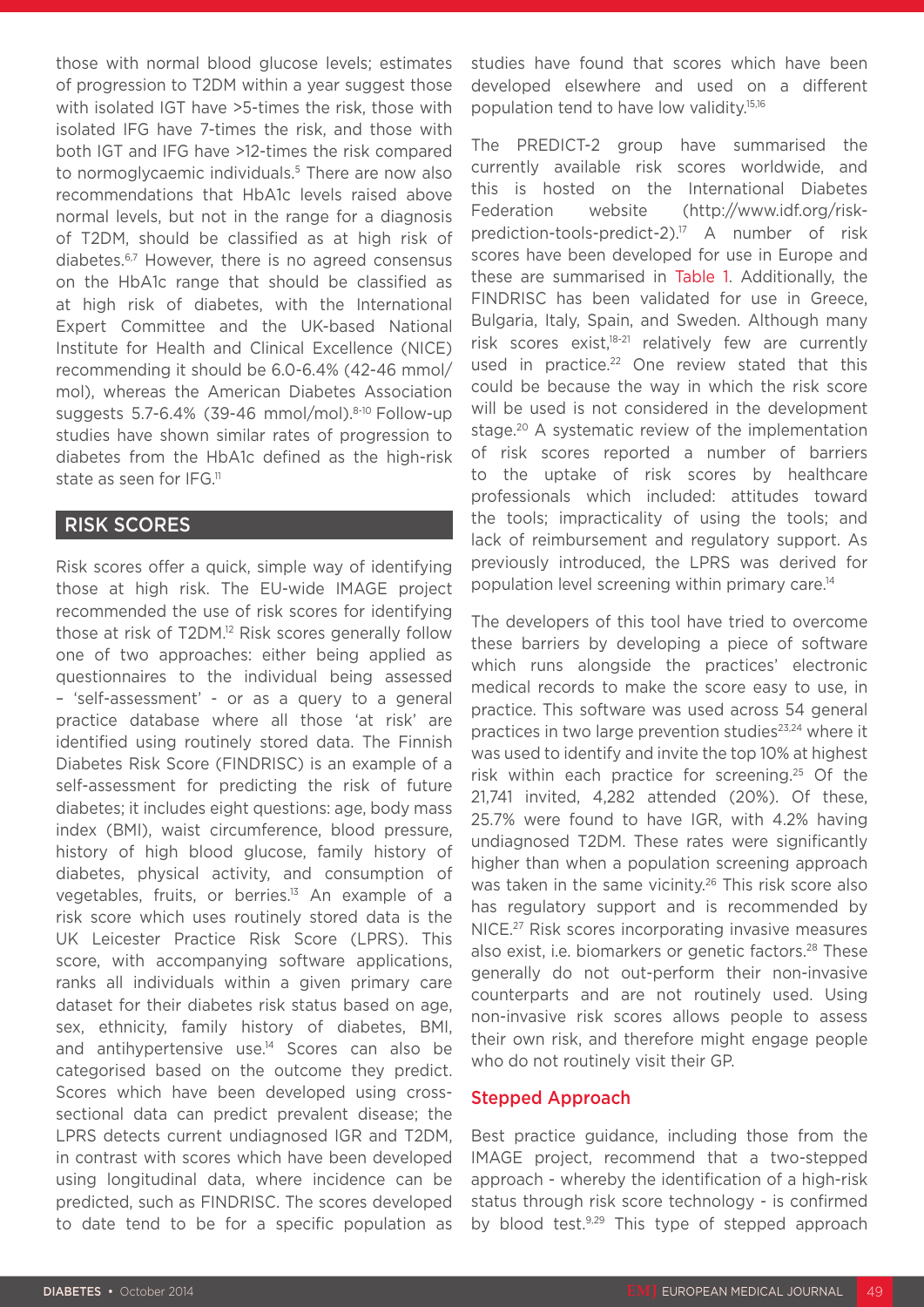has been shown to be the most cost-effective method of identifying risk status.<sup>30</sup> A recent study estimated that using a one-step screening strategy where everyone receives an HbA1c, costs around €1,084 per case of T2DM detected. This is reduced to around €658 per case, if a two-stage strategy, employing a risk score, is used.<sup>31</sup> Risk scores avoid the need for universal screening and the subsequent blood tests, ensuring that metabolically healthy individuals are not subject to intervention, and that those with undiagnosed T2DM are picked up earlier.

## LIFESTYLE INTERVENTIONS FOR THOSE AT RISK OF T2DM

Observational research has consistently shown that 80-90% of all cases of T2DM result from an unhealthy lifestyle. $32,33$  Over the past two decades there have been several landmark diabetes prevention randomised controlled trials (RCTs) that have been conducted across diverse countries and populations,34-38 which have consistently shown that lifestyle intervention can reduce the risk of progression to T2DM by 30-60% in those with IGT.

The Finnish Diabetes Prevention Study (DPS)<sup>34</sup> and the American Diabetes Prevention Program (DPP)35 found that the risk of T2DM was reduced by 58% in people with IGT or IFG, given lifestyle counselling over a 3-year period. Similar findings were also seen in India,<sup>37</sup> Japan,<sup>36</sup> and China.<sup>38</sup> Table 2 summarises the design and main findings from the major lifestyle intervention trials.

Lifestyle intervention in the prevention of T2DM has typically been focused on achieving a weight reduction, usually prescribed as a percentage of initial body weight (e.g. at least 5%) until a desirable BMI was achieved, increasing moderate intensity aerobic physical activity to at least ≥150 minutes per week (one study also offered supervised resistance training), and diet modifications such as a reduction in total calories, total and saturated fat and sugar intake, and an increase in fibre, vegetables, and wholegrain products. These recommendations were delivered during one-to-one counselling sessions, and behaviour modification techniques such as motivational interviewing, self-monitoring, and individualised short and long-term goals were employed.

#### Table 1: Risk scores developed for use in Europe.

| Score                                    | Country            | Use<br>Outcome                |                                          |  |
|------------------------------------------|--------------------|-------------------------------|------------------------------------------|--|
| Inter $99^{73}$                          | Denmark            | Undiagnosed T2DM              | Self-assessment                          |  |
| DESIR <sup>74</sup>                      | France             | Incident T2DM                 | Primary care*                            |  |
| PROCAM <sup>75</sup>                     | Germany            | Incident T2DM in males only   | Primary care                             |  |
| German diabetes risk score <sup>76</sup> | Germany            | Incident and undiagnosed T2DM | Self-assessment                          |  |
| FINDRISC <sup>13</sup>                   | Finland            | Incident T2DM                 | Self-assessment                          |  |
| $Hoorn^{77}$                             | <b>Netherlands</b> | Undiagnosed T2DM              | Self-assessment                          |  |
| Rotterdam scores <sup>78</sup>           | <b>Netherlands</b> | Undiagnosed T2DM              | (1) Primary care;<br>(2) Self-assessment |  |
| SUNSET study <sup>79</sup>               | Netherlands        | Known and undiagnosed T2DM    | Self-assessment                          |  |
| PORMETS <sup>80</sup>                    | Portugal           | Undiagnosed IFG and T2DM      | Self-assessment                          |  |
| Canary islands <sup>81</sup>             | Spain              | Known and undiagnosed T2DM    | Primary care                             |  |
| PREDIMED <sup>82</sup>                   | Spain              | Incident T2DM                 | Self-assessment                          |  |
| Cambridge <sup>83</sup>                  | UK.                | Known and undiagnosed T2DM    | Primary care                             |  |
| QD Score <sup>84</sup>                   | UK.                | Incident T2DM                 | Primary care                             |  |
| Leicester risk scores14,85               | UK.                | Undiagnosed IGR and T2DM      | (1) Primary care;<br>(2) Self-assessment |  |

\*Those marked primary care are for population screening on medical records or require the results from invasive tests.

T2DM: Type 2 diabetes mellitus; IGR: impaired glucose regulation; IFG: impaired fasting glucose.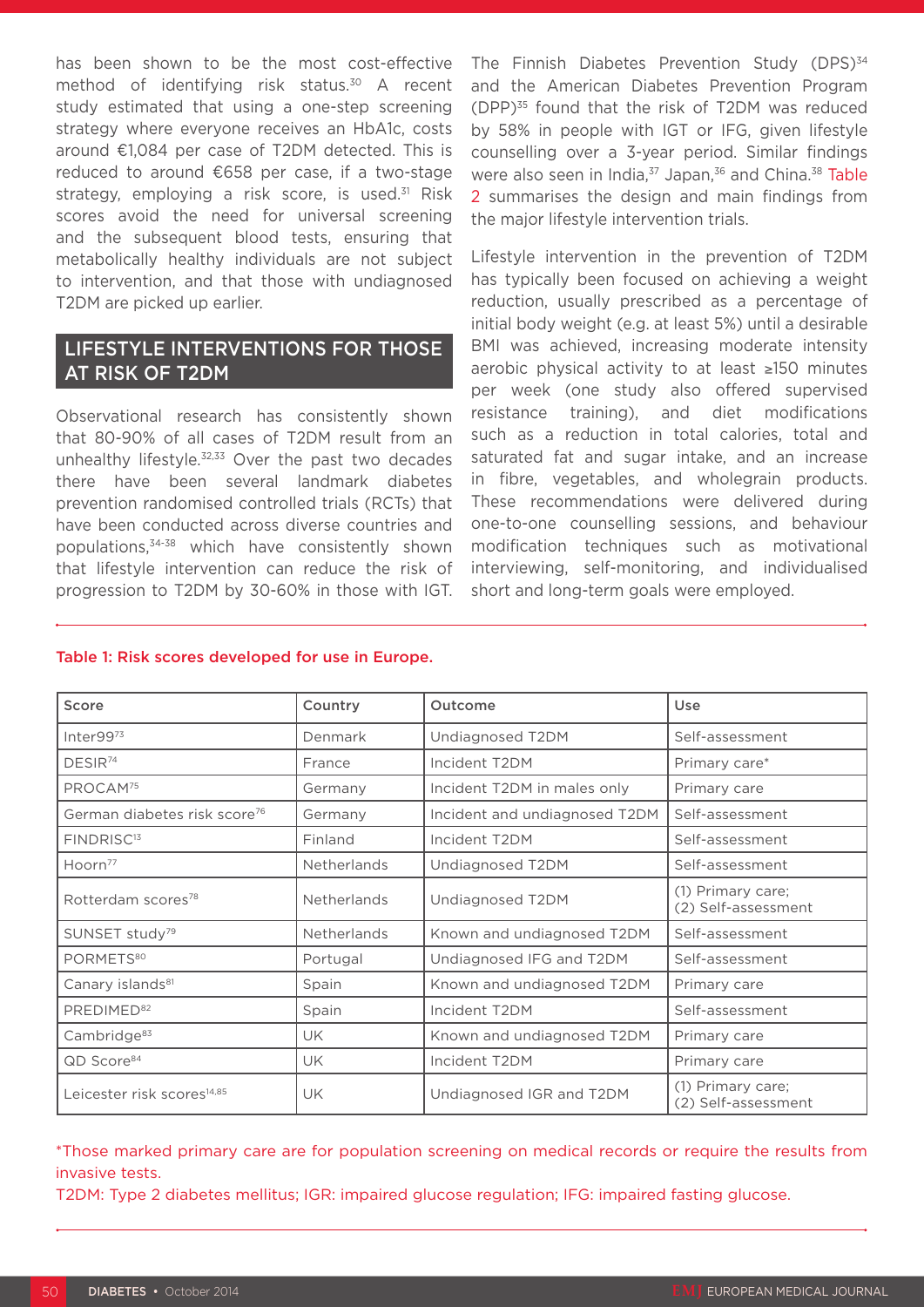### Table 2: Characteristics of the primary lifestyle interventions that have been tested in the prevention of Type 2 diabetes.

| Country<br>Study name                                                          | Sample size<br>(men/women) | Inclusion<br>criteria                                                                                                                                  | Interventions                                                                   | Lifestyle intervention targets                                                                                                                                                                                                                                                                                                                                                                                                                                                    | Study<br>duration<br>(weeks) | <b>Risk reduction</b><br>at end of<br>intervention<br>period* |
|--------------------------------------------------------------------------------|----------------------------|--------------------------------------------------------------------------------------------------------------------------------------------------------|---------------------------------------------------------------------------------|-----------------------------------------------------------------------------------------------------------------------------------------------------------------------------------------------------------------------------------------------------------------------------------------------------------------------------------------------------------------------------------------------------------------------------------------------------------------------------------|------------------------------|---------------------------------------------------------------|
| China<br>The Da Qing<br>IGT and<br><b>Diabetes</b><br>Study <sup>38</sup>      | 530 (283/247)              | IGT, Age<br>$\geq$ 25 years                                                                                                                            | 1. Control<br>2. Diet<br>3. Exercise<br>4. Diet and<br>Exercise                 | Diet group: Weight maintenance<br>for normal weight. Weight<br>reduction for those with a BMI<br>$\geq$ 25 kg/m <sup>2</sup> through reduced<br>energy intake<br>Exercise group: Participants<br>were encouraged to increase<br>their physical activity by at least<br>one prescribed unit per day<br>(such as slow walking for 30<br>minutes, or fast walking for 20<br>minutes) and by two units per<br>day where possible<br>Diet-plus-exercise group:<br>Combination of above | 6                            | Diet: 31<br>Exercise: 46<br>Exercise and<br>Diet: 42          |
| <b>USA</b><br><b>Diabetes</b><br>Prevention<br>Research<br>Group <sup>35</sup> | 3,234<br>(1,043/2,191)     | IGT, Age<br>$\geq$ 25 years,<br>$BMI \geq 24$<br>$kg/m^2$ ( $\geq$ 22<br>$kg/m2$ if<br>Asian),<br>fasting<br>plasma<br>glucose<br>$\geq 5.3$<br>mmol/l | 1. Control<br>2. Lifestyle<br>3. Metformin                                      | 150 minutes per week of MVPA<br>and weight reduction (7% of<br>initial body mass) through a<br>healthy, high fibre, low-energy,<br>fat controlled diet                                                                                                                                                                                                                                                                                                                            | 2.8                          | 58                                                            |
| Finland<br>Finish<br><b>Diabetes</b><br>Prevention<br>Study <sup>34</sup>      | 522 (172/350)              | IGT, age 40<br>to 64 years<br>old, BMI<br>$\geq$ 25                                                                                                    | 1. Control<br>2. Lifestyle                                                      | 30 minutes per day of MVPA<br>and weight reduction (5% of<br>initial body mass) through a<br>healthy diet based on reduced<br>saturated fat (10% of energy<br>intake), reduced fat (30% of<br>total energy intake), and high<br>fibre                                                                                                                                                                                                                                             | 3                            | 58                                                            |
| India<br>Indian<br><b>Diabetes</b><br>Prevention<br>Programme <sup>37</sup>    | 531 (420/111)              | <b>IGT</b>                                                                                                                                             | 1. Control<br>2. Lifestyle<br>3. Metformin<br>4. Lifestyle<br>plus<br>Metformin | 30 minutes per day of MVPA<br>and healthy diet based on<br>reduced energy intake with<br>fibre rich foods low in refined<br>carbohydrates and fats                                                                                                                                                                                                                                                                                                                                | 3                            | Lifestyle: 29<br>Lifestyle and<br>Metformin: 28               |
| Japan <sup>36</sup>                                                            | 458/0                      | IGT                                                                                                                                                    | 1. Control<br>2. Lifestyle                                                      | 30 minutes per day of MVPA<br>and weight reduction through a<br>healthy diet                                                                                                                                                                                                                                                                                                                                                                                                      | $\overline{4}$               | 67                                                            |

#### \*% reduction compared to controls.

IGT: impaired glucose tolerance; BMI: body mass index; MVPA: moderate-to-vigorous physical activity.

Overall, tested lifestyle interventions based on shown to have lasting benefits, even after the these targets have been shown to be equally or more active intervention ceases. For example, in the the the the effective than most pharmaceutical interventions DPS study, the intervention effect was sustained in the prevention of T2DM.<sup>39</sup> Importantly, at 7 years<sup>40</sup> and in the DPP, a relative reduction of

successful lifestyle interventions have also been 34% in diabetes incidence was maintained 10 years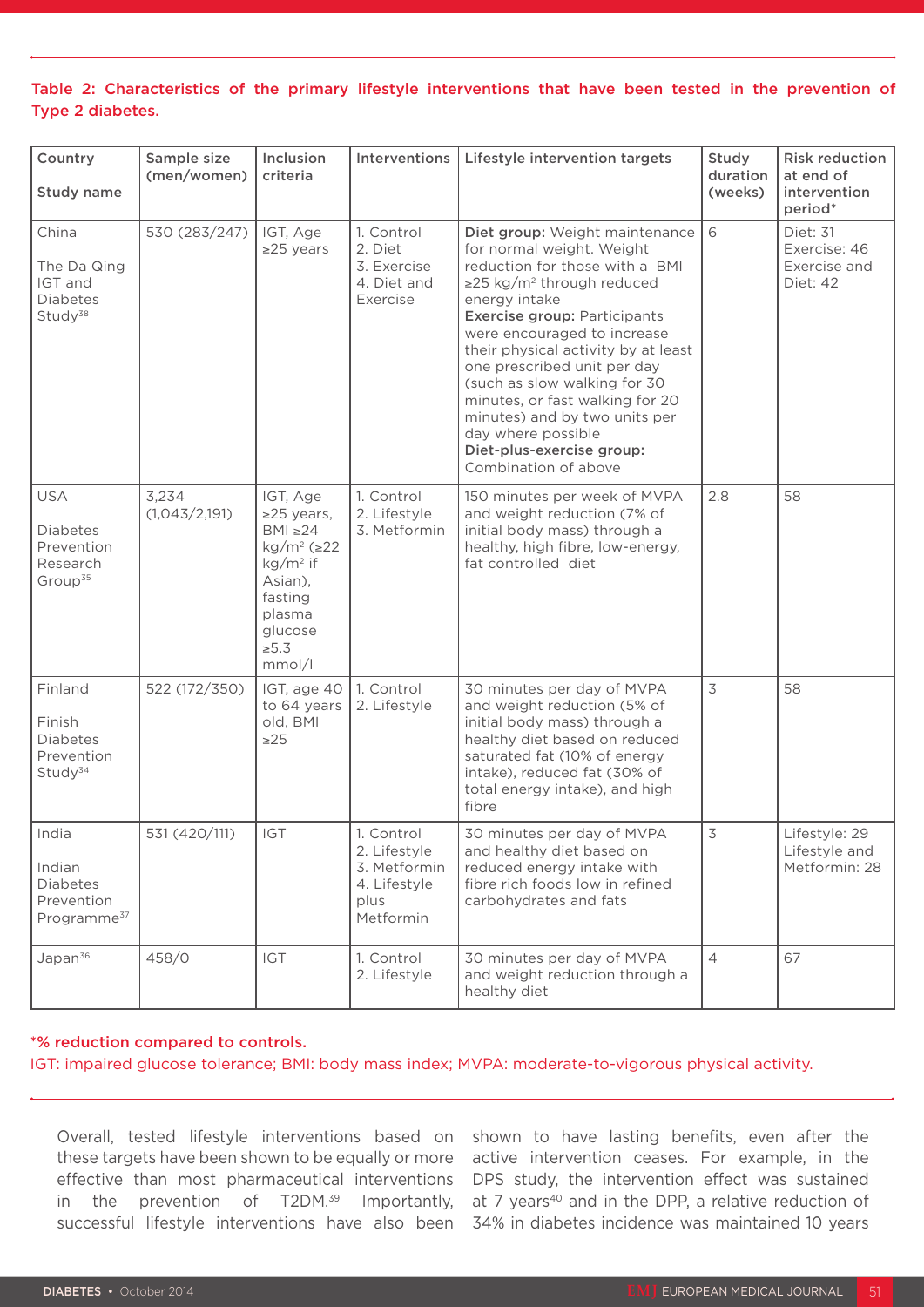after randomisation (7 years after the intervention ended).41 Furthermore, the China Da Qing Diabetes Prevention trial<sup>42</sup> showed that a relative risk reduction of 43% was maintained at 20 years (14 years after the intervention ended).

Although highly successful and shown to be potentially cost-effective in the longer term for 'high risk' individuals,43 these landmark intervention studies used intensive behaviour change strategies relying on multiple and lengthy one-to-one patient contacts which would be incompatible and unsustainable in a routine healthcare setting. For example, the DPS had a median of 20 one-to-one counselling sessions over a 4-year period. Several countries including the UK, US, Finland, Germany, and Australia responded to this limitation by developing, evaluating, and implementing diabetes prevention programmes that have been tailored to the needs of their specific healthcare settings.<sup>44</sup> Although these pragmatic programmes have varied in context and scope, they have tended to centre on utilising group-based health educational programmes as the primary vehicle for promoting behaviour change. Evidence suggests that groupbased programmes can be delivered successfully by a range of staff including nurses, dieticians, exercise specialists, and lay people.45

In the UK it has been shown that a 3-hour group-based, theory-driven, structured education programme - combined with personalised pedometer use - can be highly successfully when delivered in a healthcare setting, with significant changes to health behaviour and improved metabolic health over a 12 and 24 month period in those with a high risk of T2DM.<sup>46,47</sup> This brief group-based programme was refined into the Walking Away from T2DM programme, which includes a fully operational commissioning pathway for healthcare providers,<sup>23</sup> including a standardised and accredited educator training and quality assurance programme. In Finland, population approaches to diabetes and cardiovascular disease prevention, that incorporate all elements of the healthcare profession, local government, and community partners, including offering individuals group-based lifestyle educational programmes, have been found to be effective.<sup>48</sup> Similar approaches have also been introduced within other regions of Europe, including in Germany and countries involved in DEPLAN (diabetes in Europe-prevention using lifestyle, physical activity and nutritional intervention).49 Beyond Europe, the Centres for

Disease Control in the United States have led the way in developing and evaluating components of a multi-faceted stepped approach to prevention that includes working with health insurance companies and referring high-risk individuals to community-led group-based diabetes prevention programmes run through YMCA facilities.49,50

Evidence from several recent systematic reviews<sup>51-53</sup> on the effectiveness of translational diabetes prevention programmes, suggests that a mean waist measurement reduction of around  $4.5 \text{ cm}^{52}$ and a mean weight reduction of around 2 kg is achievable over 12 months.<sup>52</sup> This is lower than the amounts achieved by the intervention arms, the Finnish DPS (∼4.2 kg) and the US DPP (∼6.7 kg), at the same time point. $34,35$  However, a 2 kg weight loss is still clinically meaningful, with findings from the US DPP study suggesting that future diabetes incidence may be reduced by as much as 16% for each kilogram of weight lost.<sup>54</sup> Whilst these results are encouraging, more research is needed to assess the longer-term (>12 months) effectiveness and cost-effectiveness of diabetes prevention programmes that have been implemented into routine care.

#### Guidelines for Diabetes Prevention

Recent evidence-based guidelines for diabetes prevention, compiled by NICE<sup>9</sup> and the IMAGE project (Development and Implementation of a European Guideline and Training Standards for Diabetes prevention), $12$  make clearly defined recommendations for the essential components to include in any lifestyle programmes in order to maximise their effectiveness. Table 3 summarises the recommendations for design and content of lifestyle change programmes for preventing T2DM. These recommendations were informed by robust reviews of the relevant literature, and supplemented by expert opinion. It has recently been demonstrated that adherence to guideline recommendations on intervention content and delivery are associated with greater weight loss in a dose-dependent manner, with greater adherence leading to greater effect.<sup>52</sup>

### The Future of Diabetes Prevention Lifestyle Research

Recently, there has been increasing political recognition that diabetes prevention should be a major worldwide priority. For example, in 2011, the United Nations adopted a political declaration on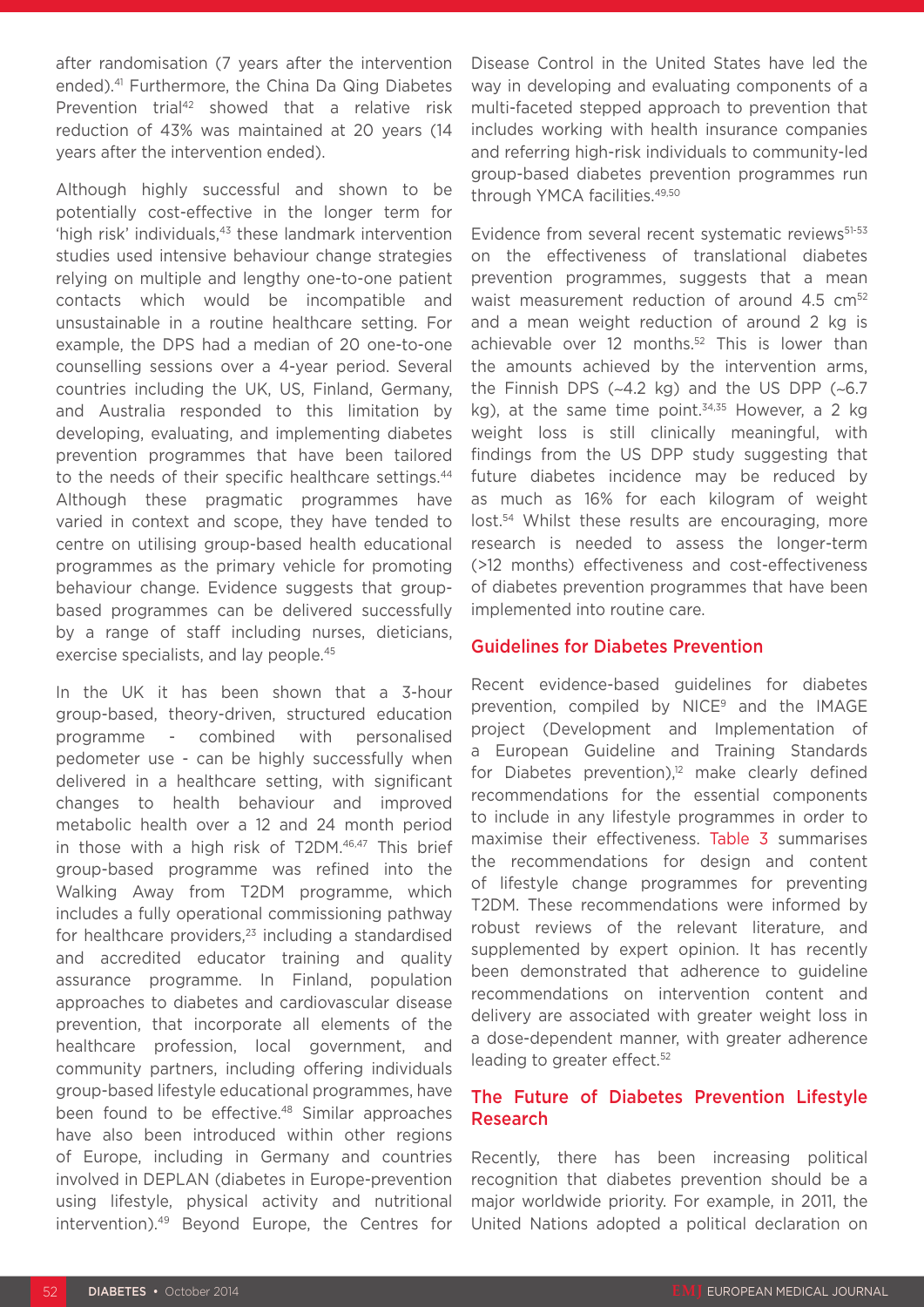diseases (NCDs) that acknowledged the global of the global response to NCDs (http://www. burden and threat of NCDs including diabetes, and

the prevention and control of non-communicable recognised that prevention must be the cornerstone un.org/ga/search/view\_doc.asp?symbol=A/66/L.1).

#### Table 3: Recommendations for design and content of lifestyle-change programmes for preventing T2DM.

| <b>Essential components of</b><br>lifestyle programmes |                                                                                                                         | <b>Details</b>                                                                                                                                                                                                                                                                                                                                                                                                    |  |  |  |
|--------------------------------------------------------|-------------------------------------------------------------------------------------------------------------------------|-------------------------------------------------------------------------------------------------------------------------------------------------------------------------------------------------------------------------------------------------------------------------------------------------------------------------------------------------------------------------------------------------------------------|--|--|--|
| Content                                                | Establish<br>motivation<br>for behaviour<br>change                                                                      | Exploration of perceptions of risk for developing T2DM, exploration and<br>reinforcement of reasons for wanting to change, confidence about making<br>changes and expectations                                                                                                                                                                                                                                    |  |  |  |
|                                                        | Information<br>provision                                                                                                | Raise awareness of the benefits of lifestyle changes (and changes needed)                                                                                                                                                                                                                                                                                                                                         |  |  |  |
|                                                        | Lifestyle<br>changes - aim<br>to promote<br>changes in<br>both diet<br>and physical<br>activity                         | • ≥150 minutes/week of MVPA<br>. Weight loss to reach and maintain a 'healthy' BMI<br>• Consume wholegrain food products, at least five portions of fruit<br>and vegetables, limit sugar and salt intake, increase consumption of<br>dietary fibre, consume fish regularly, alcohol in moderation,<br>reduce total amount of fat, and eat less saturated fat                                                      |  |  |  |
|                                                        | Behaviour<br>change<br>and self-<br>regulatory<br>techniques<br>- utilise<br>established,<br>well defined<br>techniques | · Self-monitoring of physical activity and eating (e.g. with use of diet<br>or pedometer)<br>• Action plan of short and long-term goals (SMART goals)<br>• Providing feedback on performance<br>· Problem solving<br>• Reflection<br>• Relapse prevention<br>• Overcoming barriers<br>• Motivational interviewing<br>• Prompting self-talk<br>• Prompting practice<br>• Individual tailoring<br>• Time management |  |  |  |
|                                                        | Social<br>support                                                                                                       | Facilitate/encourage social support (family, friends, and colleagues) for the<br>planned behaviour change                                                                                                                                                                                                                                                                                                         |  |  |  |
| Design                                                 | Contact time                                                                                                            | • Maximise the frequency or number of contacts (within the resources<br>available)<br>. Provide at least 16 hours of contact time over the first 9-18 months                                                                                                                                                                                                                                                      |  |  |  |
|                                                        | Group versus<br>individual                                                                                              | To balance cost and effectiveness - use group-based interventions with around<br>10-15 people where feasible                                                                                                                                                                                                                                                                                                      |  |  |  |
|                                                        | Person-<br>centred<br>approach                                                                                          | • Ensure programmes adopt an empathy-building approach. Supports<br>person to become the expert and puts them in control                                                                                                                                                                                                                                                                                          |  |  |  |
|                                                        | Time<br>between<br>sessions                                                                                             | • Ensure sessions are spread over a period of time - to allow people<br>to make gradual changes to their lifestyle and reflect and learn from<br>experiences<br>• Allow time during group sessions for people to share this learning<br>with others                                                                                                                                                               |  |  |  |
|                                                        | Training<br>and quality<br>assurance                                                                                    | • Ensure lifestyle programmes have a systematic and accredited method of<br>training educators and regularly assessing compliance and competency; this<br>is crucial for the professional development of health care professionals and<br>standardisation of delivery when implemented over multiple sites                                                                                                        |  |  |  |

T2DM: Type 2 diabetes mellitus; MVPA: moderate-to-vigorous physical activity; BMI: body mass index. *Summarised from IMAGE12 and NICE9 guidance.*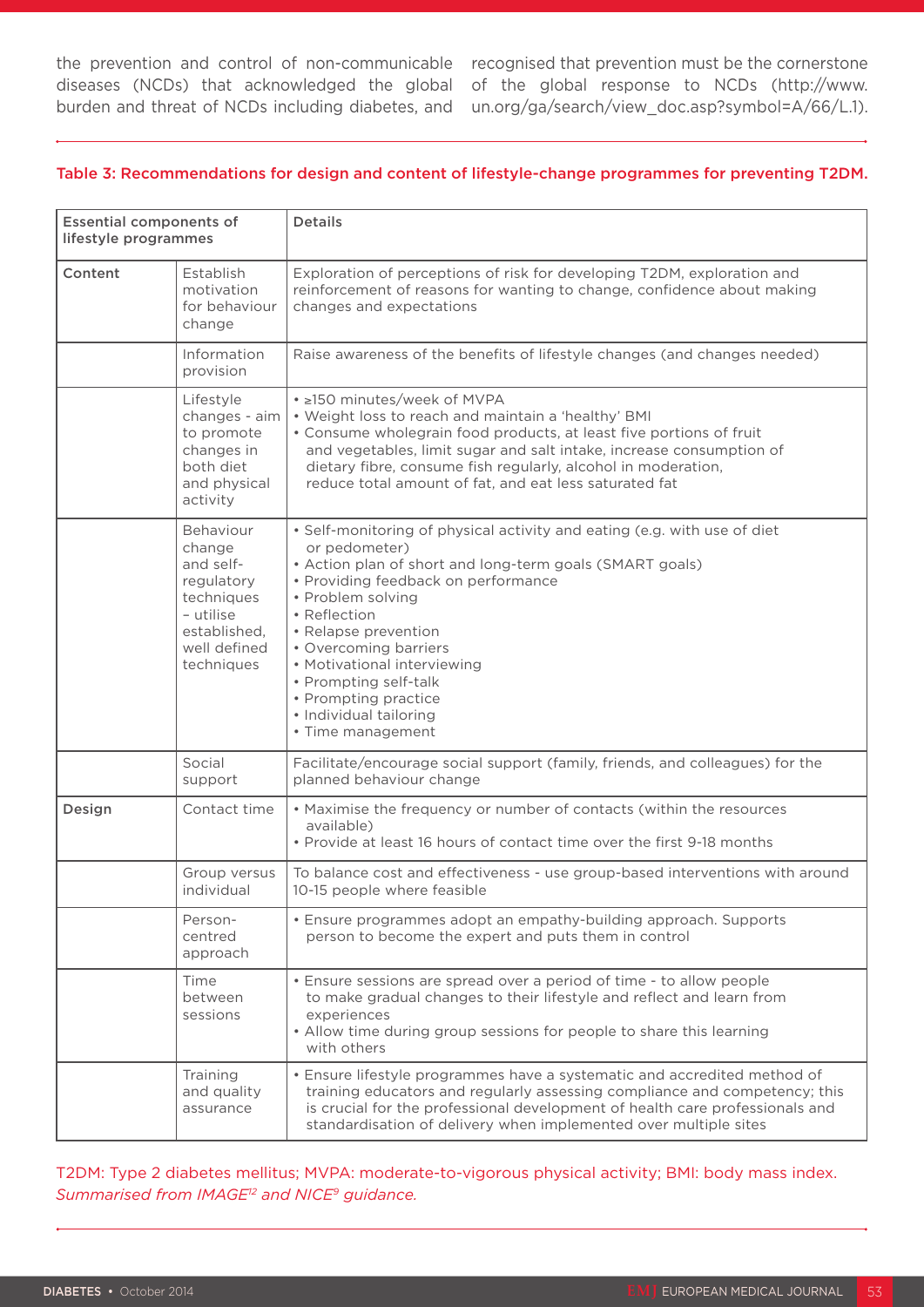Research targeted to the prevention of T2DM must continue to be expanded to find the most effective methods of T2DM prevention in various settings.<sup>55</sup> It is promising that major funding bodies have responded to this need. For example, the EU in general, especially through the Horizon 20/20 study,56 has put the prevention of chronic diseases at the heart of their agenda, with a range of calls from societal interventions to healthcare reorganisation and technological innovation. Ongoing EU funded work is also set to significantly advance knowledge. The PREVIEW study will include a multicentre RCT comparing two diet and two exercise strategies for 2,500 individuals with IGT and other risk factors. This study targets participants across the age spectrum, from children to the elderly (http://preview.ning.com/). This is timely since the sharp rise in the levels of obesity and sedentary lifestyles witnessed in younger age groups has resulted in up to a 10-fold increase in the prevalence of T2DM in younger adults and youth.57 If left unconsidered, T2DM in the young will become one of the primary clinical priorities within the next couple of decades.58 This need also prompted the European Commission to set up tenders for pilot projects aimed at the development and implementation of successful prevention strategies for T2DM among children. Furthermore, diabetes prevention studies focusing on children are also ongoing in the US.<sup>59-61</sup>

Individual countries have also recognised the need for effective diabetes prevention strategies and have funded research and policy change accordingly. For example, in England the National Institute for Health Research has committed substantial resources to funding research aimed at the prevention of T2DM and related chronic conditions across the translational spectrum, from experimental studies to implementation within primary care (http://www.nihr.ac.uk/Pages/ default.aspx). However, at a national level, policy and research innovation tends to be very countryspecific, reflecting the cultural and healthcare norms of the country in question. In order for diabetes prevention to be truly effective, it is likely that shared learning across countries will need to be actively promoted and supported. For example, the high-risk strategies currently promoted in the UK will only be effective if they are also combined with the societal, population-wide approaches that have been effective in Finland. Grassroots learning platforms have been set up to help disseminate international best practice, such as

the network of diabetes prevention (http://nebel. tumainiserver.de/dp/); such initiatives should be commended and actively supported.

It is also clear that along with these broader issues, diabetes prevention will also be influenced by other areas of importance, such as technology and targeted health behaviours. In recent years, it has been acknowledged that modern technology is likely to be of fundamental importance in providing a pragmatic and cost-effective avenue for self-management and behaviour change in the prevention and management of highly prevalent chronic diseases; the most ubiquitous of such approaches are based on mobile or smart phones. A recently published systematic review revealed that text messaging or smartphone applications are well accepted by participants, and may provide beneficial effects on reducing weight, decreasing waist circumference, decreasing BMI, decreasing fat mass, increasing physical activity, decreasing sugarsweetened beverage intake, decreasing screen time, and encouraging healthier eating patterns.<sup>62</sup> Furthermore, mobile phones have been used successfully in the prevention and management of T2DM. Results from recently published metaanalyses provide strong evidence that mobile phone interventions led to statistically significant improvements in glycaemic control and selfmanagement in patients with T2DM.63,64 Researchers in India also demonstrated that in comparison to standard care, a mobile phone text messaging intervention reduced the incidence of T2DM in a high-risk population.<sup>65</sup> Similar studies are also ongoing in Canada and the UK.<sup>66,67</sup>

Lifestyle interventions used in the prevention of T2DM are also likely to receive innovation through the targeting of new behaviours. Over the past decade, sedentary behaviour (defined as nonexercise sitting) has emerged as an independent risk factor for chronic disease, including for T2DM.68 Indeed, recent studies in high-risk populations have shown that sedentary time actually has stronger associations with various markers of cardiometabolic health when compared with moderate-to-vigorous physical activity (MVPA).69,70 Furthermore, emerging experimental research demonstrates that reducing sitting time by regularly (e.g. every 20 or 30 minutes) performing short bouts (e.g. 2 minutes) of light ambulation throughout the day, significantly decreases postprandial glycaemia and insulinaemia compared to prolonged sitting.71,72 These studies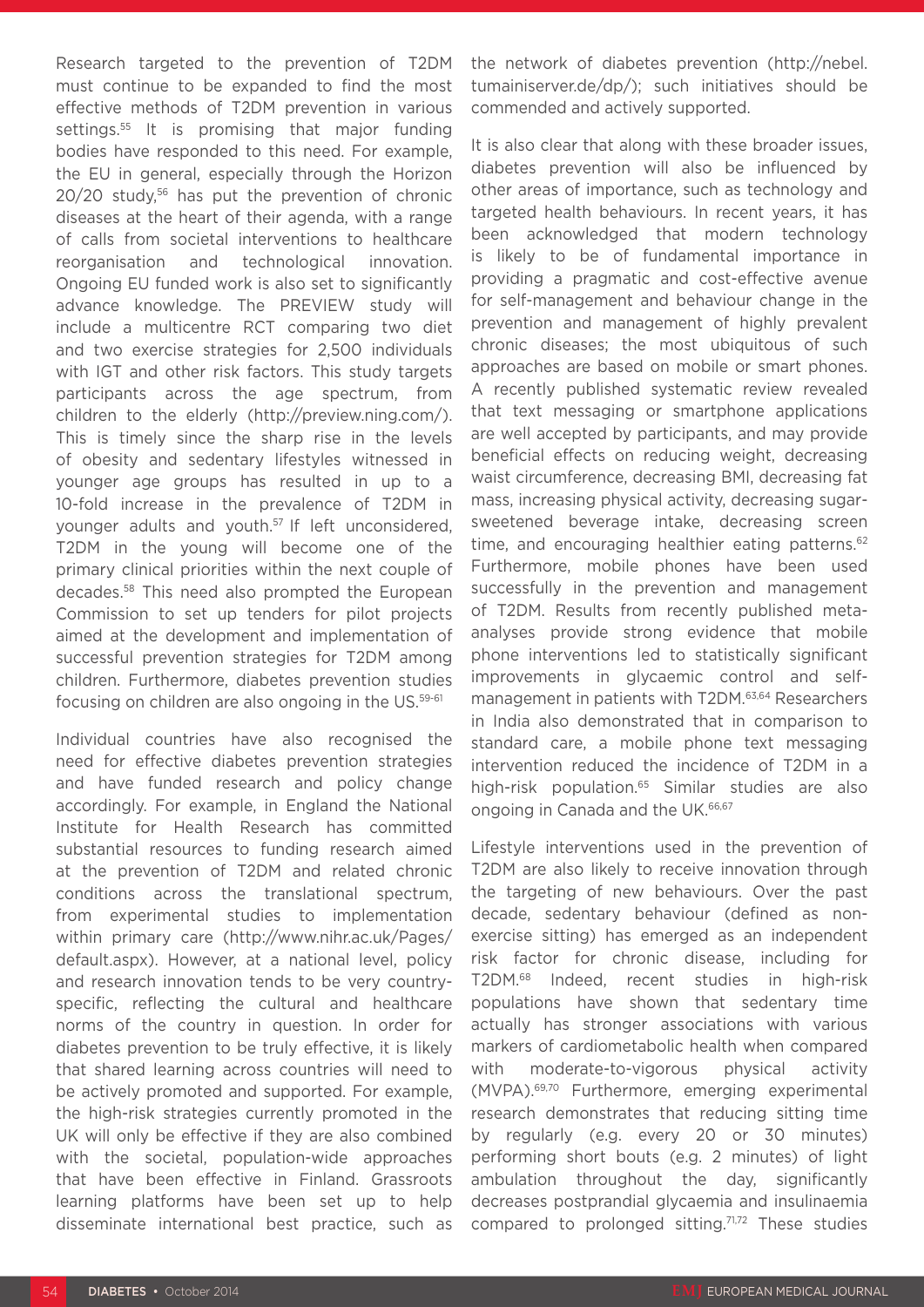suggest that focusing on sedentary time and total movement throughout the day may be a more effective behavioural approach than solely promoting increased MVPA. The emerging evidence around sedentary behaviour has been picked up by several high profile international groups who are investigating the effectiveness of integrating interventions aimed at reducing daily sitting time into prevention initiatives. If successful, it is likely that diabetes prevention programmes in the future will include a strong focus on reducing daily sitting time in addition to the traditional behavioural targets.

### **CONCLUSION**

In conclusion, those at high risk of T2DM can be readily identified as part of routine care, and the development of T2DM in such populations can be slowed or prevented through lifestyle intervention. However, further work is needed to effectively translate and embed this knowledge into routine clinical care throughout Europe and worldwide. Healthcare policy and law, research, technological innovation, and shared international learning are all central to ensuring the epidemic of T2DM is effectively addressed for future generations.

#### Acknowledgements

We acknowledge support from the National Institute for Health Research Collaboration for Leadership in Applied Health Research and Care – East Midlands (NIHR CLAHRC – EM), the Leicester Clinical Trials Unit, and the NIHR Leicester-Loughborough Diet, Lifestyle, and Physical Activity Biomedical Research Unit, which is a partnership between University Hospitals of Leicester NHS Trust, Loughborough University, and the University of Leicester.

### REFERENCES

1. International Diabetes Federation. IDF Diabetes Atlas (2011) 5th edition, Brussels: International Diabetes Federation.

2. Whiting DR et al. IDF diabetes atlas: global estimates of the prevalence of diabetes for 2011 and 2030. Diabetes Res Clin Pract. 2011;94(3):311-21.

3. World Health Organisation. Diabetes. Fact sheet no 312. 2011.

4. World Health Organisation. Definition, diagnosis, and classification of diabetes mellitus and its complications. Report of a WHO consultation. Part 1: Diagnosis and classification of diabetes mellitus (1999), Geneva: World Health Organisation.

5. Gerstein HC et al. Annual incidence and relative risk of diabetes in people with various categories of dysglycemia: a systematic overview and meta-analysis of prospective studies. Diabetes Res Clin Pract. 2007;78(3):305-12.

6. John WG et al. Use of haemoglobin A1c (HbA1c) in the diagnosis of diabetes mellitus. The implementation of World Health Organisation (WHO) guidance 2011. Pract Diab. 2012;29(1):12-12a.

7. World Health Organisation. Use of glycated haemoglobin (HbA1c) in the diagnosis of diabetes mellitus (2011), Geneva: World Health Organisation.

8. The International Expert Committee. International Expert Committee Report on the role of the A1C assay in the diagnosis of diabetes. Diabetes Care. 2009;32(7):

#### 1327-34.

9. National Institute for Health and Clinical Excellence. Preventing type 2 diabetes: risk identification and interventions for individuals at high risk (PH38). 2012.

10. American Diabetes Association. Standards of Medical Care in<br>Diabetes—2010. Diabetes Care. Diabetes-2010. Diabetes 2010;33(Suppl. 1):S11-S61.

11. Morris DH et al. Progression rates from HbA1c 6.0-6.4% and other prediabetes definitions to type 2 diabetes: a metaanalysis. Diabetologia. 2013;56(7):1489-93.

12. Paulweber B et al. A European evidencebased guideline for the prevention of type 2 diabetes. Horm Metab Res. 2010;42 Suppl 1:S3-S36.

13. Lindström J, Tuomilehto J. The diabetes risk score: a practical tool to predict type 2 diabetes risk. Diabetes Care. 2003;26(3):725-31.

14. Gray LJ et al. Detection of impaired glucose regulation and/or type 2 diabetes mellitus, using primary care electronic data, in a multiethnic UK community setting. Diabetologia. 2012;55(4):959-66.

15. Rathmann W et al. Performance of screening questionnaires and risk scores for undiagnosed diabetes: the KORA Survey 2000. Arch Intern Med. 2005;165(4):436-41.

16. Witte DR et al. Performance of existing risk scores in screening for undiagnosed diabetes: an external validation study. Diabet Med. 2010;27(1):46-53.

17. Lee CM, Colagiuri S. Risk scores for diabetes prediction: the International Diabetes Federation PREDICT-2 project. Diabetes Res Clin Pract. 2013;100(2): 285-6.

18. Buijsse B et al. Risk assessment tools for identifying individuals at risk of developing type 2 diabetes. Epidemiol Rev. 2011;33(1):46-62.

19. Collins GS et al. Developing risk prediction models for type 2 diabetes: a systematic review of methodology and reporting. BMC Med. 2011;9:103.

20. Noble D et al. Risk models and scores for type 2 diabetes: systematic review. BMJ. 2011;343:d7163.

21. Barber SR et al. Risk assessment tools for detecting those with pre-diabetes: a systematic review. Diabetes Res Clin Pract. 2014: in press.

22. Dhippayom T et al. How diabetes risk assessment tools are implemented in practice: a systematic review. Diabetes Res Clin Pract. 2014;104(3):329-42.

23. Yates T et al. Walking away from type 2 diabetes: trial protocol of a cluster randomized controlled trial evaluating a structured education programme in those at high risk of developing type 2 diabetes. BMC Fam Pract. 2012;13:46.

24. Gray LJ et al. Let's prevent diabetes: study protocol for a cluster randomised controlled trial of an educational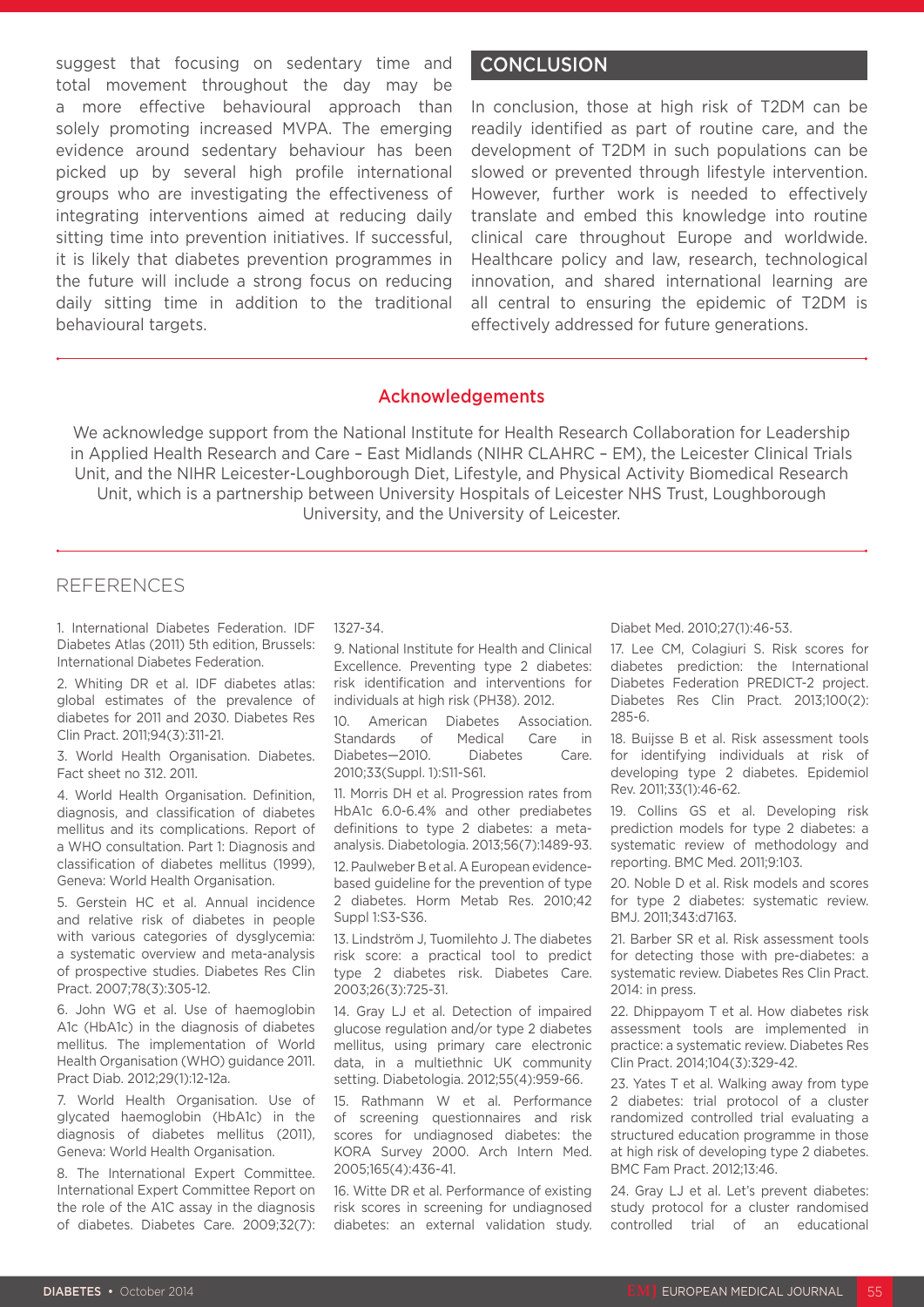intervention in a multi-ethnic UK population with screen detected impaired glucose regulation. Cardiovasc Diabetol. 2012;11:56.

25. Gray LJ et al. Implementation of the automated Leicester Practice Risk Score in two diabetes prevention trials provides a high yield of people with abnormal glucose tolerance. Diabetologia. 2012;55(12): 3238-44.

26. Webb DR et al. Screening for diabetes using an oral glucose tolerance test within a western multi-ethnic population identifies modifiable cardiovascular risk: the ADDITION-Leicester study. Diabetologia. 2011;54(9):2237-46.

27. Chatterton H et al. Risk identification and interventions to prevent type 2 diabetes in adults at high risk: summary of NICE guidance. BMJ. 2012;345:e4624.

28. Echouffo-Tcheugui JB et al. Added value of novel circulating and genetic biomarkers in type 2 diabetes prediction: a systematic review. Diabetes Res Clin Pract. 2013;101(3):255-69.

29. Schwarz PE et al. Nonpharmacological interventions for the prevention of type 2 diabetes mellitus. Nat Rev Endocrinol. 2012;8(6):363-73.

30. Chamnan P et al. Estimating the potential population impact of stepwise screening strategies for identifying and treating individuals at high risk of Type 2 diabetes: a modelling study. Diabet Med. 2012;29(7):893-904.

31. Khunti K et al. A comparison of cost per case detected of screening strategies for type 2 diabetes and impaired glucose regulation: modelling study. Diabetes Res Clin Pract. 2012;97(3):505-13.

32. Mozaffarian D et al. Lifestyle risk factors and new-onset diabetes mellitus in older adults: the cardiovascular health study. Arch Intern Med. 2009;169(8):798-807.

33. Ford ES et al. Healthy living is the best revenge: findings from the European Prospective Investigation into Cancer and Nutrition-Potsdam study. Arch Intern Med. 2009;169(15):1355-62.

34. Tuomilehto J et al. Prevention of type 2 diabetes mellitus by changes in lifestyle among subjects with impaired glucose tolerance. N Engl J Med. 2001;344(18): 1343-50.

35. Knowler WC et al. Reduction in the incidence of type 2 diabetes with lifestyle intervention or metformin. N Engl J Med. 2002;346(6):393–403.

36. Kosaka K et al. Prevention of type 2 diabetes by lifestyle intervention: a Japanese trial in IGT males. Diabetes Res Clin Pract. 2005;67(2):152-62.

37. Ramachandran A et al. The Indian Diabetes Prevention Programme shows that lifestyle modification and metformin prevent type 2 diabetes in Asian Indian

subjects with impaired glucose tolerance (IDPP-1). Diabetologia. 2006;49(2):289-97.

38. Pan XR et al. Effects of diet and exercise in preventing NIDDM in people with impaired glucose tolerance. The Da Qing IGT and Diabetes Study. Diabetes Care. 1997;20(4):537-44.

39. Gillies CL et al. Pharmacological and lifestyle interventions to prevent or delay type 2 diabetes in people with impaired glucose tolerance: systematic review and meta-analysis. BMJ. 2007;334(7588):299.

40. Lindström J et al. Sustained reduction in the incidence of type 2 diabetes by lifestyle intervention: follow-up of the Finnish Diabetes Prevention Study. Lancet. 2006;368(9548):1673-9.

41. Knowler WC et al. 10-Year follow-up of diabetes incidence and weight loss in the Diabetes Prevention Program Outcomes Study. Lancet. 2009;374(9702):1677–86.

42. Li G et al. The long-term effect of lifestyle interventions to prevent diabetes in the China Da Qing Diabetes Prevention Study: a 20-year follow-up study. Lancet. 2008;371(9626):1783-9.

43. Gillies CL et al. Different strategies for screening and prevention of type 2 diabetes in adults: cost effectiveness analysis. BMJ. 2008;336(7654):1180-5.

44. Yates T et al. Prevention of diabetes: a reality in primary care? Prim Care Diabetes. 2007;1(3):119-21.

45. Greaves CJ et al. Systematic review of reviews of intervention components associated with increased effectiveness in dietary and physical activity interventions. BMC Public Health. 2011;11:119.

46. Yates T et al. The Pre-diabetes Risk Education and Physical Activity Recommendation and Encouragement (PREPARE) programme study: are improvements in glucose regulation sustained at two years? Diabet Med. 2011;28(10):1268-71.

47. Yates T et al. Effectiveness of a pragmatic education program designed to promote walking activity in individuals with impaired glucose tolerance: a randomized controlled trial. Diabetes Care. 2009;32(8):1404-10.

48. Saaristo T et al. National type 2 diabetes prevention programme in Finland: FIN-D2D. Int J Circumpolar Health. 2007;66(2):101-12.

49. Albright A. Navigating the sea of diabetes. Diabetes Spectrum. 2009;22(1):38-42.

50. Green LW et al. Primary prevention of type 2 diabetes: integrative public health and primary care opportunities, challenges and strategies. Fam Pract. 2012;29 Suppl 1:i13-23.

51. Johnson M et al. Can diabetes prevention programmes be translated effectively into real-world settings and still deliver improved outcomes? A synthesis of evidence. Diabet Med. 2013;30(1):3-15.

52. Cardona-Morrell M et al. Reduction of diabetes risk in routine clinical practice: are physical activity and nutrition interventions feasible and are the outcomes from reference trials replicable? A systematic review and meta-analysis. BMC Public Health. 2010;10:653.

53. Dunkley AJ et al. Diabetes prevention in the real world: effectiveness of pragmatic lifestyle interventions for the prevention of type 2 diabetes and of the impact of adherence to guideline recommendations. A systematic review and meta-analysis. Diabetes Care. 2014;37(4):922-33.

54. Hamman RF et al. Effect of weight loss with lifestyle intervention on risk of diabetes. Diabetes Care. 2006;29(9): 2102-7.

55. Tuomilehto J et al. Long-term benefits from lifestyle interventions for type 2 diabetes prevention: time to expand the efforts. Diabetes Care. 2011;34 Suppl 2:S210-4.

56. European Commission. Horizon 2020 in brief. The EU Framework Programme for Research & Innovation. 2014. Available at: http://ec.europa.eu/programmes/ horizon2020/en/news/horizon-2020 brief-eu-framework-programme-researchinnovation.

57. Wilmot EG et al. Type 2 diabetes in younger adults: the emerging UK epidemic. Postgrad Med J. 2010;86(1022):711-8.

58. Blüher S et al. Who should we target for diabetes prevention and diabetes risk reduction? Curr Diab Rep. 2012;12(2): 147-56.

59. Vivian EM. Lessons learned from a community based lifestyle intervention for youth at risk for type 2 diabetes. J Obes Weight Loss Ther. 2013;3(5):doi:10.4172/2165-7904.1000191. [Epub ahead of print].

60. Savoye M et al. Reversal of early abnormalities in glucose metabolism in obese youth: results of an intensive lifestyle randomized controlled trial. Diabetes Care. 2014;37(2):317-24.

61. Healthy Study Group. A school-based intervention for diabetes risk reduction. N Engl J Med. 2010;363(5):443-53.

62. Stephens J, Allen J. Mobile phone interventions to increase physical activity and reduce weight: a systematic review. J Cardiovasc Nurs. 2013;28(4):320-9.

63. Liang X et al. Effect of mobile phone intervention for diabetes on glycaemic control: a meta-analysis. Diabet Med. 2011;28(4):455-63.

64. Liu L, Ogwu SM. A meta-analysis of mobile health and risk reduction in patients with diabetes mellitus: challenge and opportunity. Journal MTM. 2012;1(3):17-24.

65. Ramachandran A et al. Effectiveness